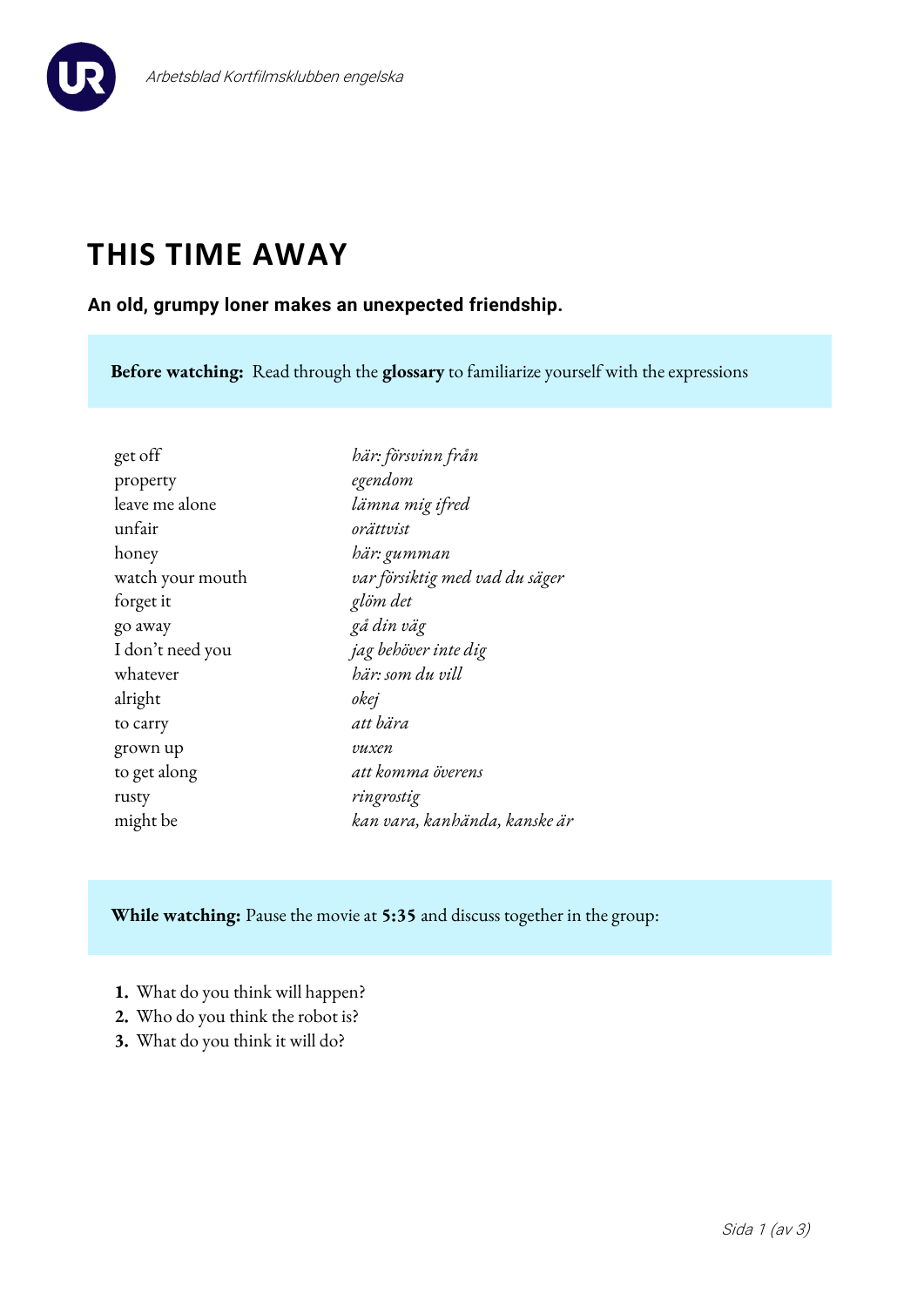

**After watching:** Read through the questions below and answer them.

- A. Answer these questions for yourself:
	- **1.** Who do you think Nigel is? What do you think has happened to him? What do you think he worked with when he was younger? Why do you think so? Why do you think he prefers to be alone? Why do you think he is so mean to Louise?
	- **2.** Who do you think Louise is? Why do you think she is interested in what happens to Nigel? Why do you think she keeps trying, even if he is mean to her? Who is Max to Louise?
- B. Answer these questions in pairs:
	- **1.** What different things in the movie points to it being set in the future?
	- **2.** What would you do if you had a robot at home? How do you think it could help you?
- C. Answer these questions together in the whole group:
	- **1.** What do Nigel and Max do together? How does that affect their relationship? In what way does Max' presence change Nigel's behavior?
	- **2.** What do you think happens with Nigel, Max and Louise in the future? Do you think Max helps changing the relationship between Nigel and Louise? How and why?
	- **3.** What do you think is the message of the movie? What do you think the film makers want us to feel after having watched it and why do you think so?

#### **What to do next…**

Choose one or more out of the following exercises to work with.

• Imagine you live in a not too distant future. What would be different from your life now? How would everyday life have changed? What new gadgets would there be? How would that have impacted the world? Write about it in a letter to yourself today from your future self.